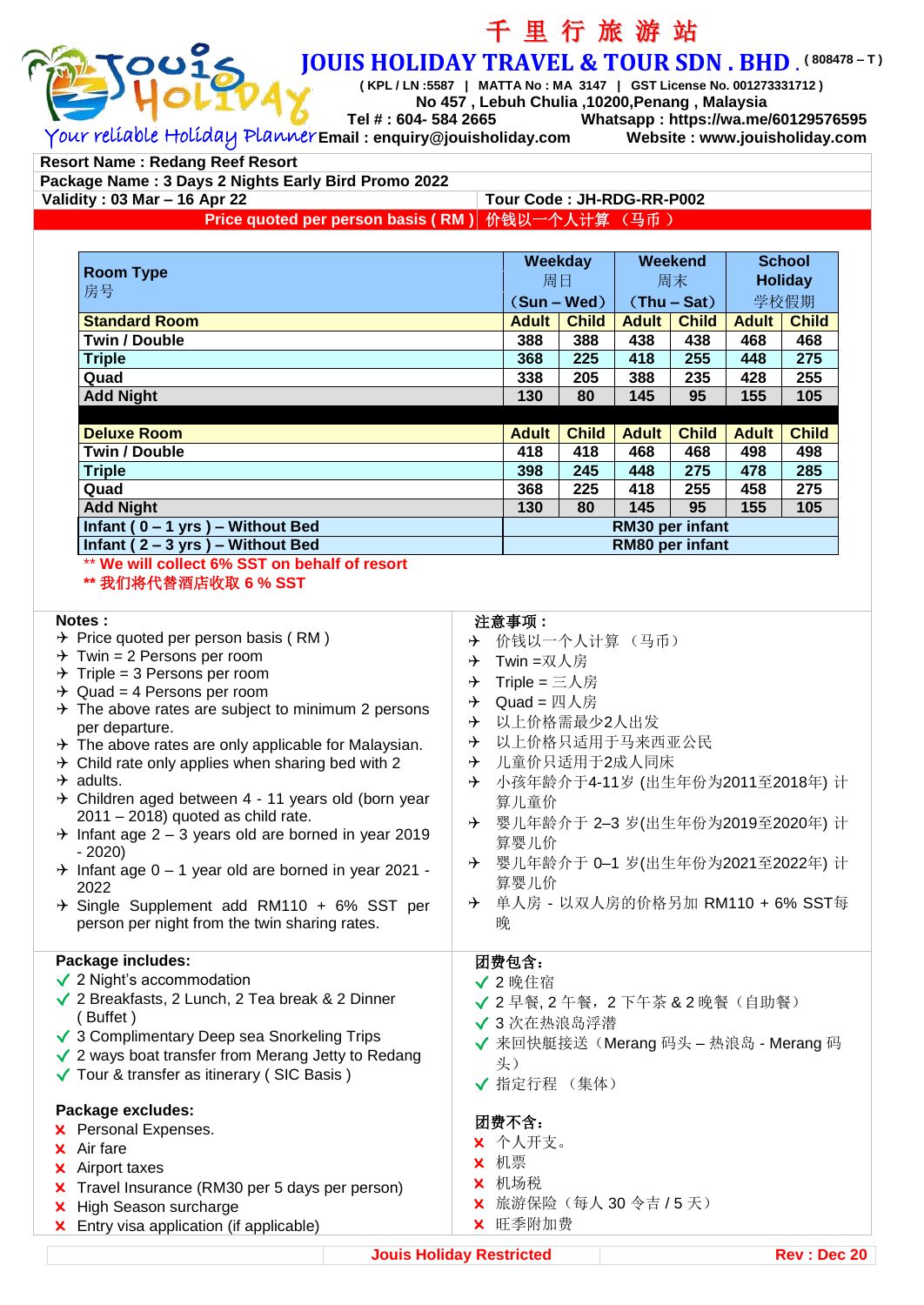|                                                                                                 |                                                                                                                                             | 千里行旅游站                                                                                                                |                             |                                     |  |  |
|-------------------------------------------------------------------------------------------------|---------------------------------------------------------------------------------------------------------------------------------------------|-----------------------------------------------------------------------------------------------------------------------|-----------------------------|-------------------------------------|--|--|
| 201<                                                                                            |                                                                                                                                             | <b>JOUIS HOLIDAY TRAVEL &amp; TOUR SDN. BHD. (808478-T)</b>                                                           |                             |                                     |  |  |
|                                                                                                 |                                                                                                                                             | (KPL / LN :5587   MATTA No : MA 3147   GST License No. 001273331712)<br>No 457, Lebuh Chulia, 10200, Penang, Malaysia |                             |                                     |  |  |
|                                                                                                 |                                                                                                                                             | Tel #: 604-584 2665                                                                                                   |                             | Whatsapp: https://wa.me/60129576595 |  |  |
|                                                                                                 | Your relíable Holíday PlannerEmaiI : enquiry@jouishoIiday.com                                                                               |                                                                                                                       |                             | Website: www.jouisholiday.com       |  |  |
|                                                                                                 | X 签证 (如需要)<br>X Marine Park Fees (Malaysian: RM5 per adult,<br>X RM2 per child; non-Malaysian : RM30 per adult,<br>X 海洋公园费(马来西亚公民:成人每人马币5元, |                                                                                                                       |                             |                                     |  |  |
| RM15 per child)                                                                                 | 儿童马币 2; 外国游客: 成人每人马币 30 元, 儿童                                                                                                               |                                                                                                                       |                             |                                     |  |  |
| X Snorkeling equipment (RM10 per mask & snorkel,<br>RM15 per life jacket & RM25 per power mask) |                                                                                                                                             |                                                                                                                       |                             |                                     |  |  |
| X Tourism Tax RM10/room/night (Only applicable to                                               | X 浮潜设备 (普通蛙镜马币 10元, 救生衣马币 15元,<br>有度蛙镜马币 25元)。                                                                                              |                                                                                                                       |                             |                                     |  |  |
| Non Malaysian)<br><b>X</b> Merang Waterfront Jetty Fees (RM5/pax)                               |                                                                                                                                             |                                                                                                                       | X 旅游税每间房每晚马币 10 元 (只限外国游客). |                                     |  |  |
|                                                                                                 |                                                                                                                                             |                                                                                                                       |                             |                                     |  |  |
| Peak Season 旺季:                                                                                 |                                                                                                                                             |                                                                                                                       |                             |                                     |  |  |
|                                                                                                 | Festival / 节庆                                                                                                                               |                                                                                                                       |                             | Date / 日期                           |  |  |
| <b>School Holiday</b>                                                                           |                                                                                                                                             |                                                                                                                       | 03 Mar - 19 Mar 22          |                                     |  |  |
|                                                                                                 |                                                                                                                                             |                                                                                                                       |                             |                                     |  |  |
|                                                                                                 |                                                                                                                                             |                                                                                                                       |                             |                                     |  |  |
| Pick up Service 接送服务                                                                            |                                                                                                                                             |                                                                                                                       | Adult / 成人<br>$RM$ )        | Child / 小孩<br>$RM$ )                |  |  |
|                                                                                                 | KT Bus Terminal / Hotel - Merang Jetty (2 Way)                                                                                              |                                                                                                                       | 40                          | 40                                  |  |  |
| KT Airport - Merang Jetty (2 Way)                                                               | ** We will collect 6% SST on behalf of resort                                                                                               |                                                                                                                       | 40                          | 40                                  |  |  |
| ** 我们将代替酒店收取 6% SST                                                                             |                                                                                                                                             |                                                                                                                       |                             |                                     |  |  |
|                                                                                                 |                                                                                                                                             |                                                                                                                       |                             |                                     |  |  |
| Boat Schedule 船时间表                                                                              |                                                                                                                                             |                                                                                                                       | Time / 时间                   |                                     |  |  |
| Merang Jetty - Redang Island<br><b>Redang Island - Merang Jetty</b>                             |                                                                                                                                             |                                                                                                                       | 9.30am<br>11 am             |                                     |  |  |
| *** First come first serve basis.                                                               |                                                                                                                                             |                                                                                                                       |                             |                                     |  |  |
| Itinerary: 行程简介                                                                                 |                                                                                                                                             |                                                                                                                       |                             |                                     |  |  |
| Day 1                                                                                           |                                                                                                                                             | Registration at Jetty Check In Point for Luggage check in                                                             |                             |                                     |  |  |
| 09:00am                                                                                         | 在码头报到以及行李托运                                                                                                                                 | Boat transfer to Redang island, meet & greet at arrival hall                                                          |                             |                                     |  |  |
|                                                                                                 | 乘船到热浪岛                                                                                                                                      | Arrived Redang Island, our friendly staff will assist you to check in                                                 |                             |                                     |  |  |
|                                                                                                 | Lunch                                                                                                                                       | 抵达背山面海的热浪岛渡假村后,通晓华,英,国语的服务员将协助贵宾们办理登记手续。                                                                              |                             |                                     |  |  |
|                                                                                                 | 午餐                                                                                                                                          |                                                                                                                       |                             |                                     |  |  |
|                                                                                                 | After check in, free and leisure                                                                                                            |                                                                                                                       |                             |                                     |  |  |
| 10:30am<br>$12$ noon $-02:00$ pm<br>01:00pm                                                     | 领取房间钥匙过后自由活动                                                                                                                                | First snorkeling trip around the island. You may dive, snorkel, or swim along the island.                             |                             |                                     |  |  |
|                                                                                                 |                                                                                                                                             | The underwater world is rich with beautiful marine life. Our snorkeling guide will assist you                         |                             |                                     |  |  |
|                                                                                                 | during the trip.                                                                                                                            |                                                                                                                       |                             |                                     |  |  |
|                                                                                                 | 要求监护员特别照顾,安全第一。                                                                                                                             | 浮潜中心集合,由我们的监护员带领大家出海浮潜,观赏神秘美丽的海底世界。不谙水性者可                                                                             |                             |                                     |  |  |
|                                                                                                 | Tea Time                                                                                                                                    |                                                                                                                       |                             |                                     |  |  |
|                                                                                                 | 下午茶<br>Dinner                                                                                                                               |                                                                                                                       |                             |                                     |  |  |
|                                                                                                 | 晚餐                                                                                                                                          |                                                                                                                       |                             |                                     |  |  |
| 02:30pm<br>$04:30$ pm $-05:00$ pm<br>$07:00$ pm $-09:00$ pm<br>Day 2                            | <b>Breakfast</b>                                                                                                                            |                                                                                                                       |                             |                                     |  |  |
| 07:00am - 09:00am                                                                               | 早餐                                                                                                                                          |                                                                                                                       |                             |                                     |  |  |
| 09:45am                                                                                         | Snorkelling at Redang<br>热浪岛浮潜                                                                                                              |                                                                                                                       |                             |                                     |  |  |